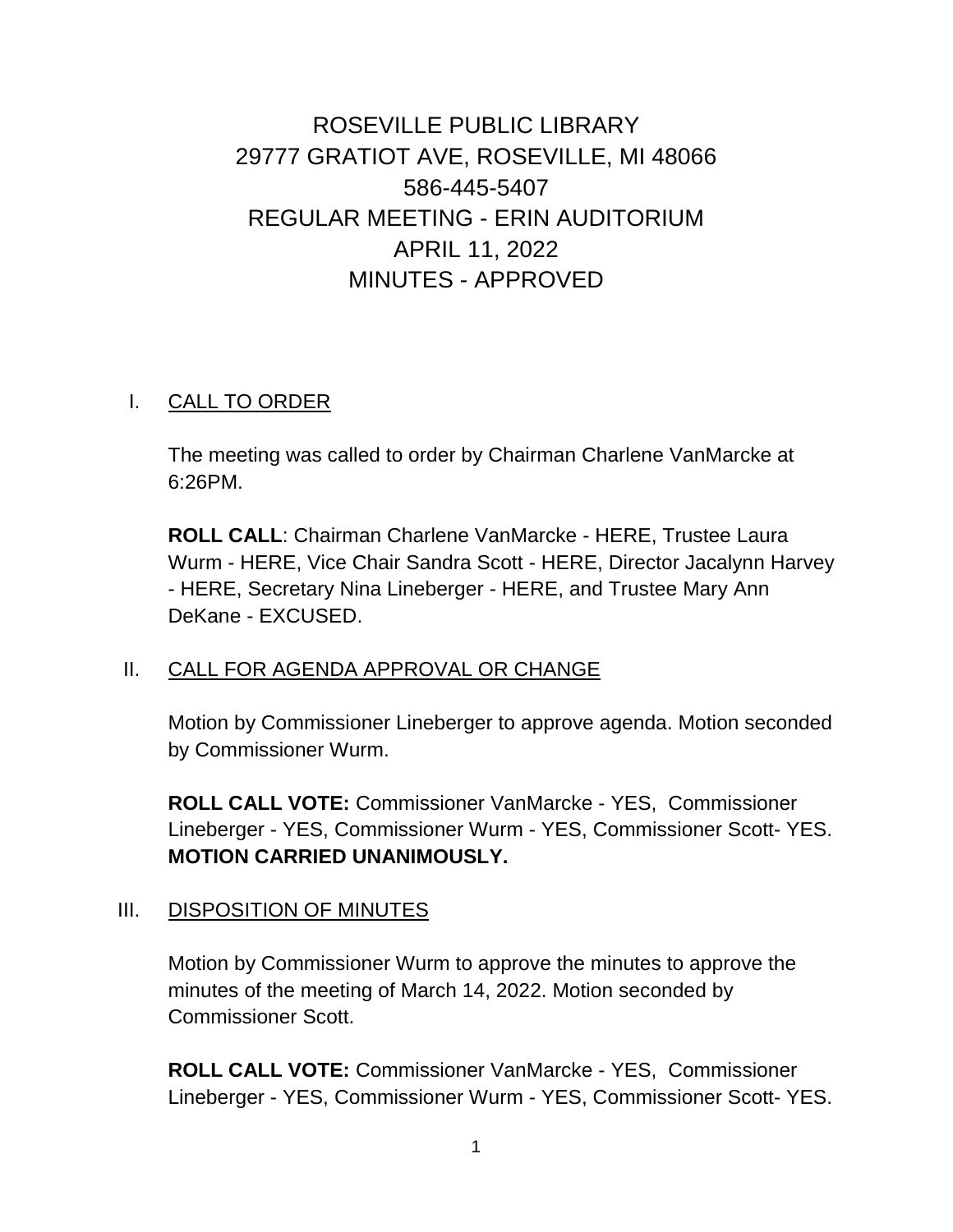### **MOTION CARRIED UNANIMOUSLY.**

#### IV. HEARING OF THE PUBLIC

The hearings of the public are designated. The hearing of the public will be for any library business. Upon addressing the Commission, please state your name and address. Address the Chair. You are welcome to direct questions, input information and/or express opinions to the Commission. Anyone using inappropriate or threatening language will be called out of order, and will correct their language or end their comments. Limit your remarks to three (3) minutes. If time permits, we may allow you one additional time period to provide new information or answer questions from the Trustees. Anyone not adhering to these rules will be called out of order by the Chair.

#### V. REPORT OF COMMITTEES OR THE DIRECTOR

- 1. Director's Report
	- a. There will be a Red Cross blood drive in the Erin Meeting Room on May 12, 2022, 12:30-6:30PM.
	- b. Director Harvey attended an Annual City Council Meeting on March 22nd. All department heads were there, so it was a long and information filled meeting.
	- c. Director Harvey attended four weekly millage webinars.
	- d. LIbrary staff continue to use and learn the new NovaTime payroll system.
- 2. Donations Report
	- a. Three books were donated.
- 3. Library Statistics
	- a. Tutor.com continues to get little use.
	- b. Use of Ancestry.com is up. They have recently released 1950 census data.
	- c. Gate count is up.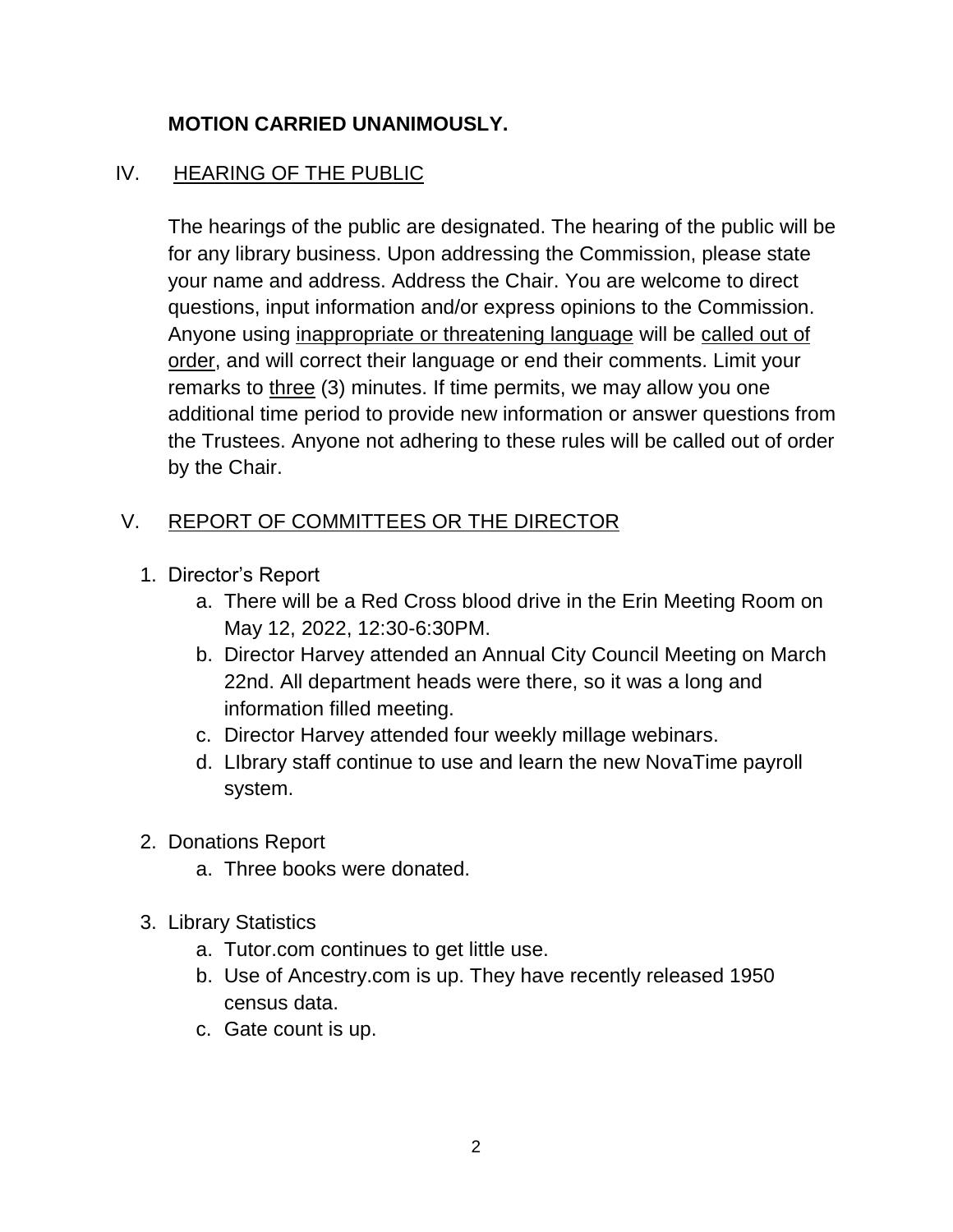- 4. Library Programs, Services, and Collections
	- a. Youth librarians are putting together Early Reading kits and STEM kits for children. There is thought being put into naming the kits with words with positive connotations that everyone understands. "Literacy" was recently noted to have a negative connotation among the public. Librarians are also working on locating containers, as well as shelves and cabinets for the kits plus their supplies.
	- b. Adult Outreach librarian is accumulating items for the "Library of Things."
	- c. Technology programs have been going very well.
	- d. Film tutorials on various subjects have been filmed for the library's Youtube channel.
	- e. Take and make kits continue to be very popular. They include things like crafts and cooking.
	- f. Trivia on April 14th is at half capacity.
	- g. Library staff are familiarizing themselves with the new reading program software, ReadSquared.
	- h. The library is putting together goodie baskets for middle and high school teachers as part of Teacher Appreciation Week. They will be handed out on May 2nd. Hopeful that this will also publicize libraries and the Virtual Library Card program.
	- i. The library is still getting invitations for elementary school visits. All schools have been visited except Dort Elementary. These visits are very successful and we continue to see families getting cards as a direct result of these visits.
- 5. Budget and Bills
	- a. The annual budget is nearing approval. Library is over budget.
	- b. Cannot afford another full time clerk, but raises for part time employees are still prioritized.
	- c. Saving for the reserved fund stalls but the unreserved fund is still firm at 20% of budget.
	- d. Divided promotion and print accounts for better control by department.
	- e. Asked for two new accounts for youth and adult "Library of Things."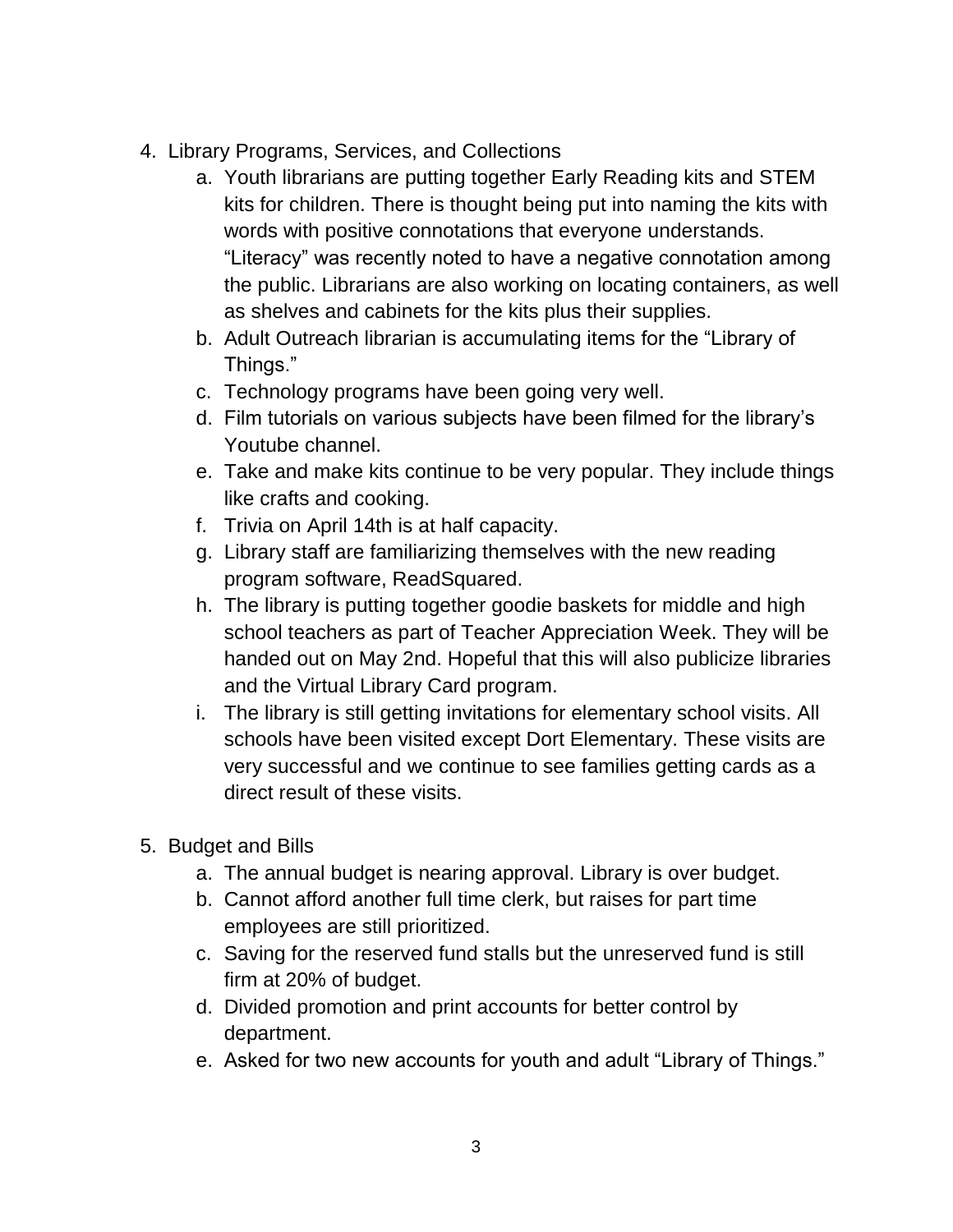f. Smaller millage percentage due to Headly and Prop A, advised by City Controller that this will get worse in the next few years.

Commissioner Lineberger made a motion to accept the monthly bills . Commissioner Wurm supported this motion.

**ROLL CALL VOTE:** Commissioner VanMarcke - YES, Commissioner Lineberger - YES, Commissioner Wurm - YES, Commissioner Scott- YES.

### **MOTION CARRIED UNANIMOUSLY.**

Commissioner Scott made a motion to accept the official 2022/23 Library Budget presented to the City Council. Commissioner Lineberger supported this motion.

**ROLL CALL VOTE:** Commissioner VanMarcke - YES, Commissioner Lineberger - YES, Commissioner Wurm - YES, Commissioner Scott- YES.

#### **MOTION CARRIED UNANIMOUSLY.**

6. Other

#### VI. SUBURBAN LIBRARY COOPERATIVE

- 1. The meeting on April 14th is when the new integrated library system will be chosen
- VII. COMMUNICATIONS

#### VIII. UNFINISHED BUSINESS

- 1. Personnel
	- a. Nora Montgomery resigned for family reasons as of March 28th. May come back to sub occasionally.
	- b. Librarian Leigh Romano hired. She worked at the library 11 years ago.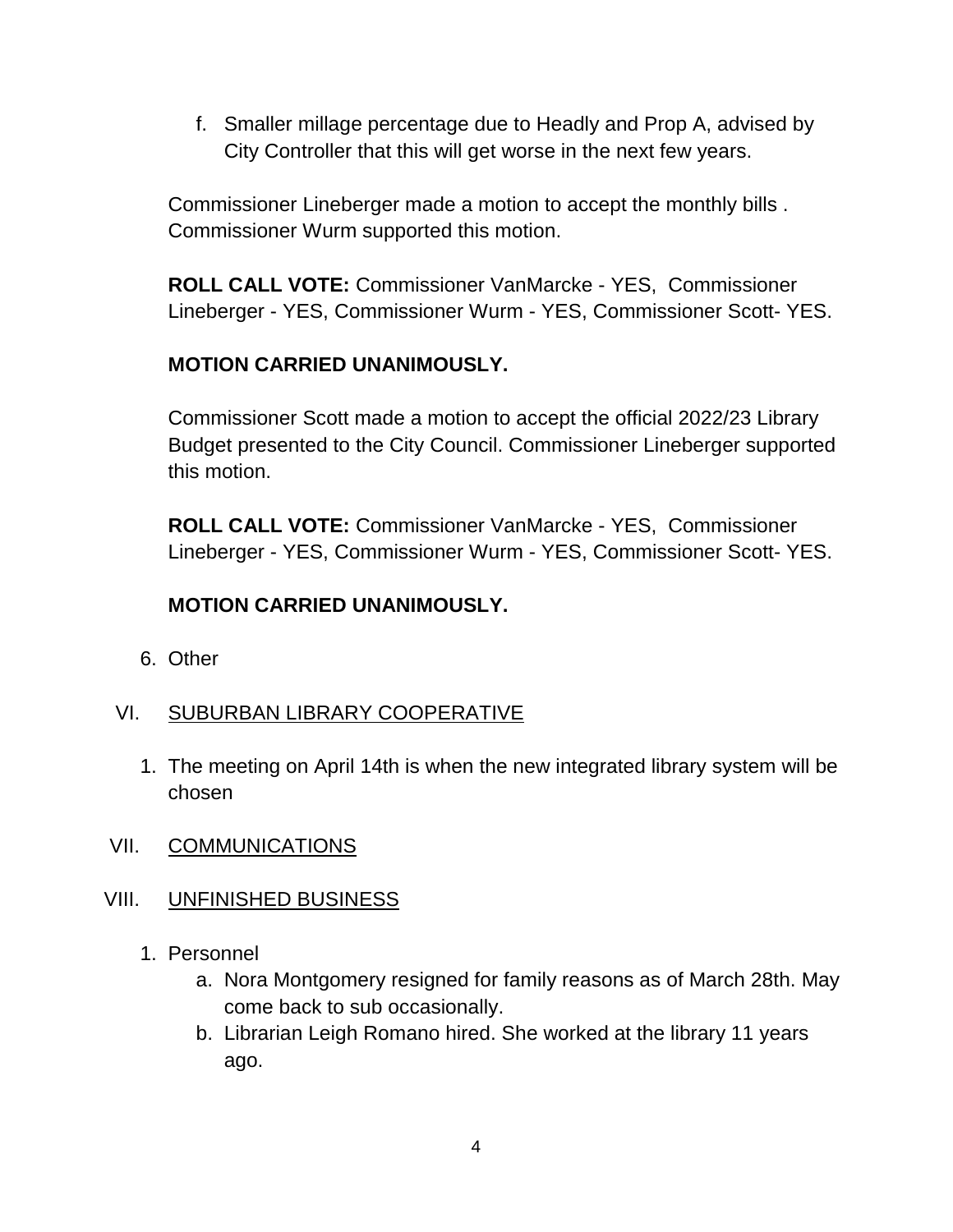- c. New youth intern, Terren Allen, is being trained. Will be graduating soon.
- 2. Building and Grounds
	- a. Director Harvey called for a quote for a new bike rack. One of three was damaged last Summer by contractors working on replacing cement. The check to pay for the new rack is on its way.
	- b. Landscapers will be adding new mulch and replacing several plants that did not survive the Winter.
- 3. Collection Development Policy and Request for Reconsideration Form
	- a. The formatted policy will be available at the May meeting.
- 4. Grant Applications
	- a. The library did not receive the EIII Science Kit Grant. The application was reviewed and passed, but there were too many grant applicants and only 20 grants were awarded.
- 5. Fines Elimination Proposal
	- a. Director Harvey prepared a folder of statistical and anecdotal information and articles for trustees to review.
	- b. Vote expected at the May meeting.
- 6. Other
	- a. Half of the 2021 computer order still has not been received. This includes the All-in-One computers for the staff area,
	- b. It is almost time for a new computer order and the same problems are expected to be had this time.

#### IX. NEW BUSINESS

- 1. Shirley Bruursema
	- a. Shirley Bruursema agreed to a Zoom meeting with Roseville Library trustees one of three Mondays at 6:30PM: June 6th, July 11th, or August 15th.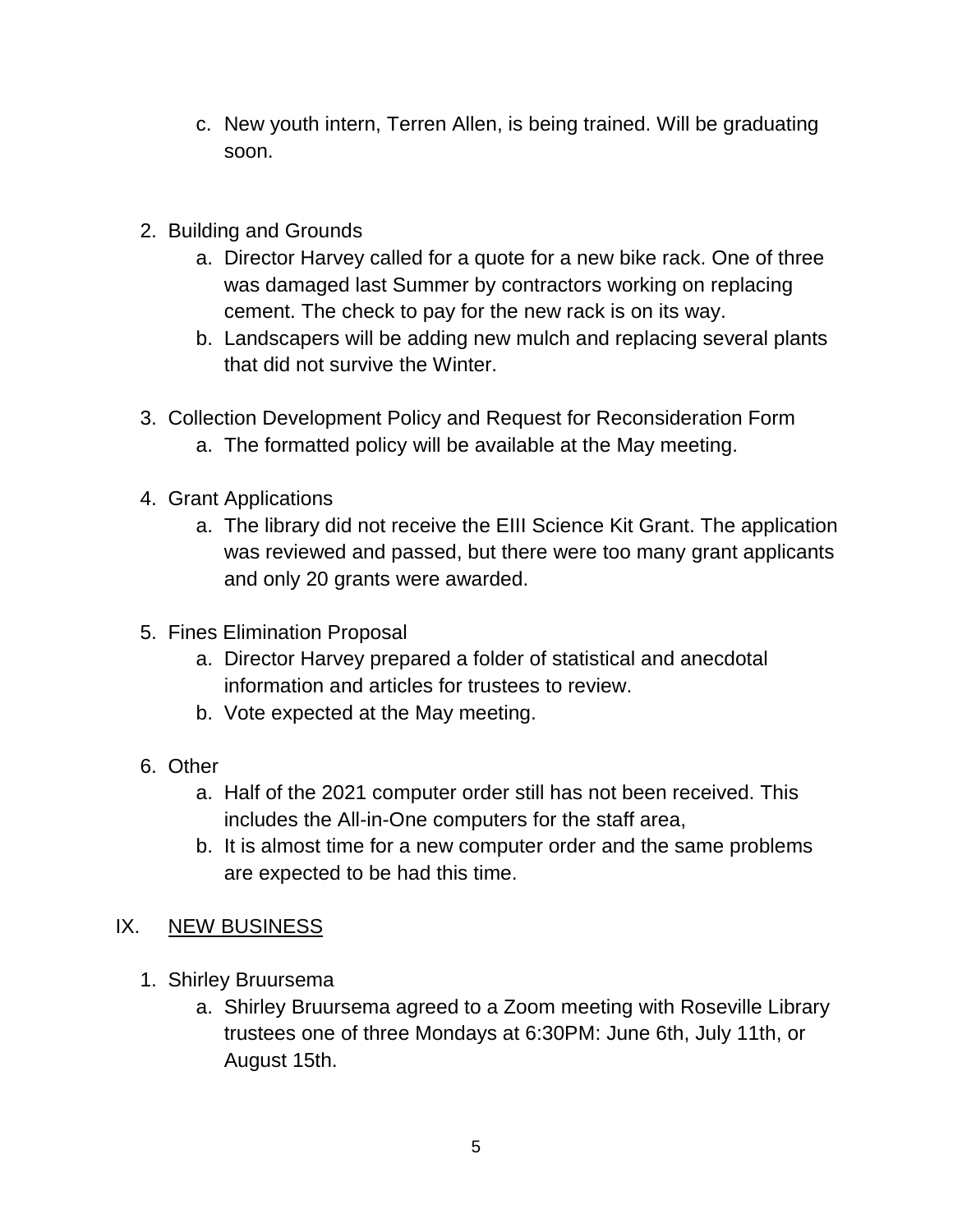Commissioner Wurn made a motion to approve a Zoom meeting with Shirley Bruursema June 6th at 6:30PM. Commissioner Lineberger supported the motion.

**ROLL CALL VOTE:** Commissioner VanMarcke - YES, Commissioner Lineberger - YES, Commissioner Wurm - YES, Commissioner Scott- YES.

## **MOTION CARRIED UNANIMOUSLY.**

- 2. Self Checkout
	- a. Using the SLC app, mobile checkout is now available to Roseville cardholders in good standing when checking out Roseville materials.
	- b. Setup involved a few hitches, but it is expected to be popular.
- 3. Friends of the Library
	- a. There has been difficulty in getting volunteers for the used book sale, especially setup and teardown.
	- b. Three of five board members volunteered. A Mailchimp request was sent out for more volunteers. The library may have to take over used books sales if volunteers continue to be scarce.
	- c. Friends Trustee Theresa Dearhamer wants to resign. A new treasurer needs to be found and possibly other board members.
- 4. Other
	- a. Westerns have been re-catalogued and added to the fiction section.

## X. ANNOUNCEMENT OF NEXT MEETING

The next Library Board meeting will take place on May 9, 2022 at 6:30PM in the Erin Meeting Room or Commission Conference Room.

### XI. ADJOURNMENT

Commissioner Lineberger made the motion that, having acted upon the agenda, the meeting be adjourned at 7:58 PM. Commissioner Scott supported the motion.